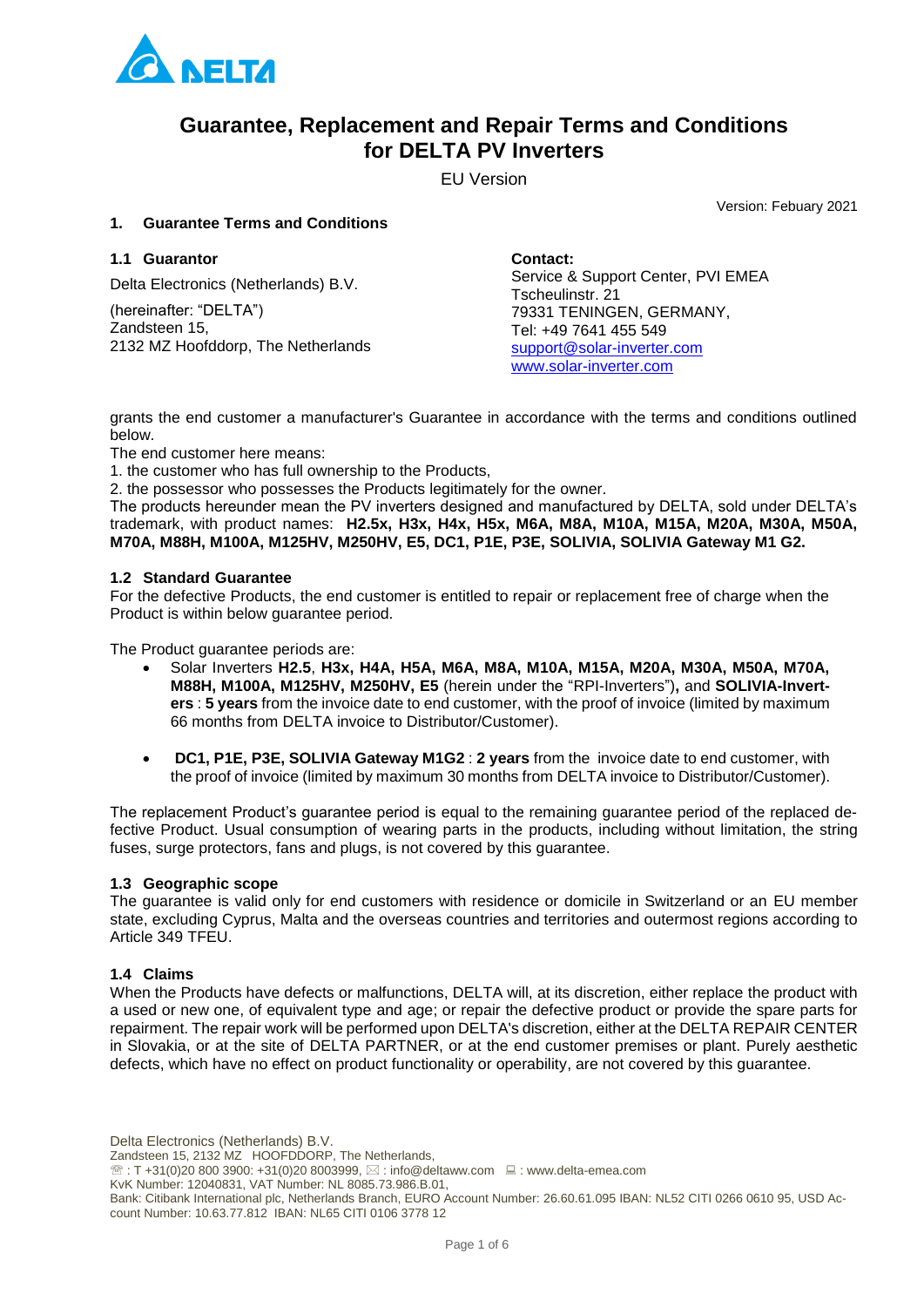

This guarantee covers the cost for spare parts, the procedure of replacement, the repair and costs for shipping the replacement Products, the repaired Product to the end customer, and shipping costs of defect Products from customer to DELTA REPAIR CENTER.

When the Products need to be repaired at the end customer's premise or plant, end customer needs to pay for all related travel costs for DELTA service personnel.

The repair and replacement constitutes DELTA's entire obligation and the end customer's sole remedy regarding Product defect, to the fullest extent permitted by applicable law. In no event will DELTA be liable for any special, incidental, punitive or consequential damages, including without limited to, loss profits or revenue, loss of data, loss of energy, loss of use, loss of business opportunities or other economic advantage, or loss of goodwill, or for the costs of procuring substitute products, arising out of, relating to or in connection with Product defect, whether such liability arises from any claim based upon contract, warranty, tort (including negligence), product liability or otherwise, whether or not DELTA has been advised of the possibility of such loss or damages.

#### **1.5 Prerequisites**

The guarantee claim is only valid to DELTA when the typed label of the respective Product bearing the date of manufacture, is authentic and the guarantee seal must be undamaged, with the end customer's invoice is provided to DELTA.

In addition to the above stated prove, for Products that are in the extended period of guarantee, the corresponding guarantee certificate is also required to be provided to DELTA.

The end customer shall proactively provide the date of invoice, and prove the Products are within the guarantee period to DELTA.

#### **1.6 Processing Claims**

The procedure for filing a claim is as follows:

- The end user completes the form available at [https://solarsolutions.delta-emea.com/en/Solar-Inverter-](https://solarsolutions.delta-emea.com/en/Solar-Inverter-Support-171.htm)[Support-171.htm](https://solarsolutions.delta-emea.com/en/Solar-Inverter-Support-171.htm)
- , describing the error in detail, and sends the form to the DELTA Solar Support Team, together with the end customer invoice.
- The DELTA Solar Support Team will review the information, and contacts the end customer in case of any questions.
- Based on the information provided by the end customer, DELTA will decide how to proceed (deliver a replacement Products, Repair the Product, deliver spare parts, or perform repair on site).

**Note:** Only a qualified electrician or installer can install the Products and replace the defective Products.

#### **1.6.1 Replacement Delivery**

When DELTA choices to deliver a replacement to end customer, the following procedure shall be followed: The end customer will receive an e-mail from DELTA. The e-mail will provide a reference number (RMA number) to the end customer. After receiving the notification of RMA number from the end customer, DELTA will ship out the replacement Product and an invoice reflecting the price of the ship-out Product to the end customer, along with a return instruction for the defective product. Once the customer receives the replacement Product, the end customer must return the defective product to DELTA REPAIR CENTER within ten (10) calendar days, using the procedure mentioned on the return instruction, and the same transport packaging in which the replacement was delivered. As soon as the defective Product is received by DELTA REPAIR CEN-TER, the above-mentioned invoice will be credited.

Upon the delivery of replacement, the remaining guarantee period of the defective Product applies to the replacement Product.

If the delivered replacement is defective within twelve (12) months from the delivery date, customer may claim a replacement or repair once again.

DELTA will replace the equivalent type and age of customer´s Products, the replacement Product could be a used Product, second handed, or indicate signs of use. End customer cannot require for a replacement of new or unused Product when the defective Product is used.

- Zandsteen 15, 2132 MZ HOOFDDORP, The Netherlands,
- $\mathcal{E}: T + 31(0)20 800 3900: +31(0)20 8003999, \boxtimes: \text{info@deltaww.com } \square: \text{www.delta-emea.com}$

KvK Number: 12040831, VAT Number: NL 8085.73.986.B.01,

Bank: Citibank International plc, Netherlands Branch, EURO Account Number: 26.60.61.095 IBAN: NL52 CITI 0266 0610 95, USD Account Number: 10.63.77.812 IBAN: NL65 CITI 0106 3778 12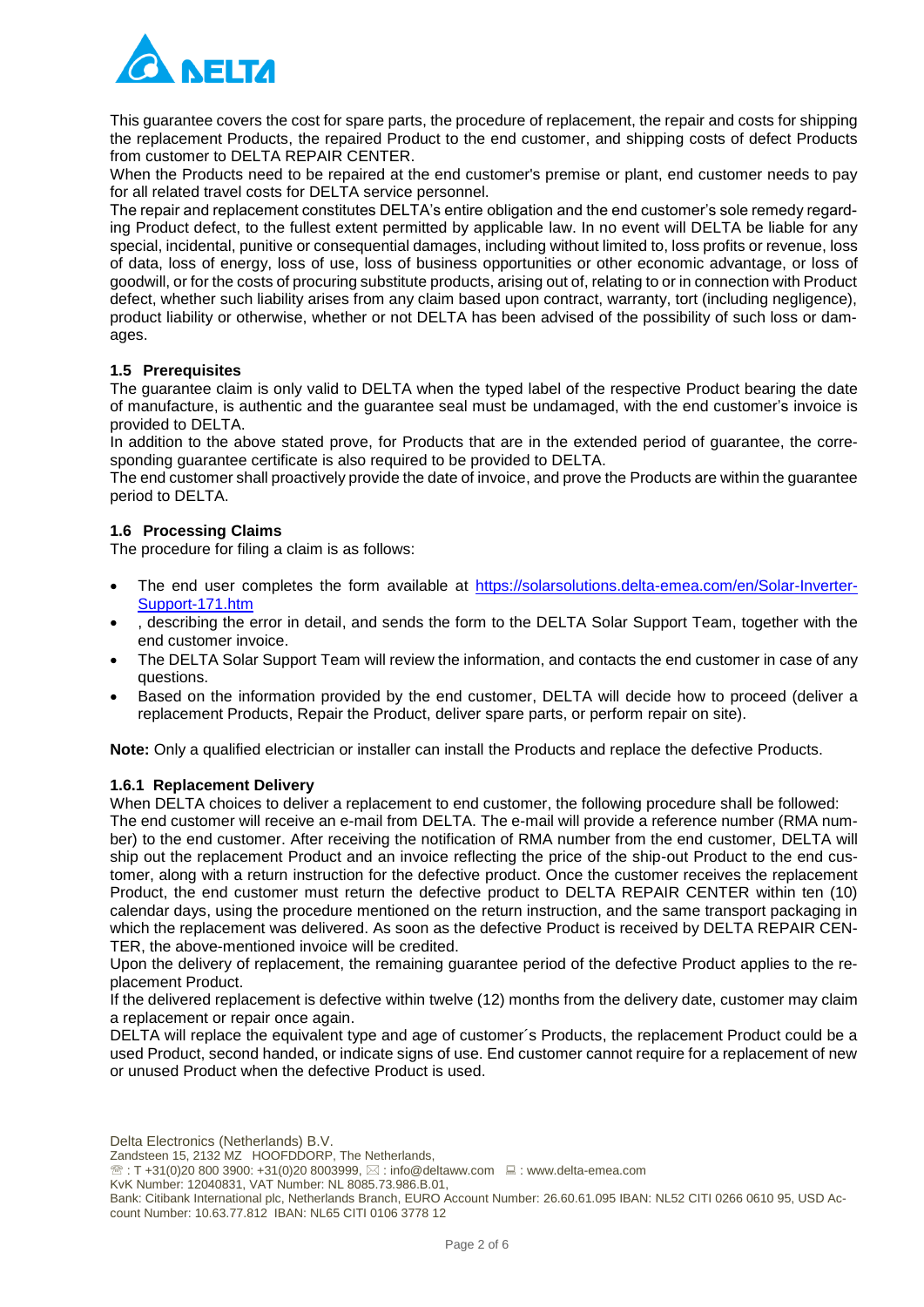

## **1.6.2 Repair at DELTA REPAIR CENTER**

When DELTA decides that a defective Product shall be repaired at DELTA REPAIR CENTER, the following procedure shall apply:

The end customer will receive an e-mail from DELTA. The e-mail will provide a reference number (RMA number) and a return instruction. Customer shall pack the defect Product properly and sends it back to DELTA REPAIR CENTER using the procedure mentioned on the return instruction. The end customer will receive the repaired Product once it is repaired.

If repaired Product shows again a defect within 12 month from delivery, customer may claim a further repair. If the Product is not repairable, DELTA will replace the Product either with a used or a new one, of equivalent type and age of customer´s defective Product.

#### **1.6.3 Repair at end customer's premise or plant location**

If DELTA decides that a defective product shall be repaired at the end customer's premises, DELTA will arrange a repair date. DELTA will then send out an authorized service technician to end customer's premises at the arranged date and time.

#### **1.6.4 Compensation of self-repair/replacement**

DELTA will compensate the end customer, subjected only to RPI-Inverters and SOLIVIA-Inverters, excluding SOLIVIA Gateway series, DC1, P1E and P3E, when end customers hire third party installers to remove the defective Products, to replace the defective Products, and to re-install the replacement. The compensation amount (the "Compensation") shall be calculated as below:

- i) Single Product under single RMA number
	- Eighty (80) EUR for the Product that is weighted less than fifty kilograms ( < 50kg)
	- One hundred and twenty (120) EUR for the Product that is weighted equals to or more than fiftykilogram (≥ 50kg);
- ii) Multiple products on the same site, despite they are reported under different RMA numbers
	- The first Product:
		- Applies to item i) stated above.
	- Additional Product:
		- For each extra, twenty (20) EUR for Product weighting less than fifty kilograms (< 50 kg),
		- forty (40) EUR for Product weighting equals to or more than fifty kilo-grams( $\geq 50$  kg).

DELTA will pay Compensation directly to the third party installer, who will either receive a credit note when using the online replacement form, or the third party installer must issue an invoice in the correct amount to DELTA within six (6) months from the assignment of the RMA number. This Compensation is only due and payable when the defective product returns to DELTA with designated transport packaging.

#### **1.7 Exceptions**

The end customer shall not be entitled to any remedy when Product defects are resulting from any one of the following circumstances:

- Force majeure (in particular storm damage, lightning, fire, thunderstorm, flood, and the like);
- Incorrect use or operation;
- Failure to comply with the operating, installation and/or maintenance manual;
- Incorrect ventilation and cooling;
- Heavy soiling with dirt or dust;
- Transportation damage;
- Alteration, disassembly, modifications, changes, or repair to the Product, or any attempt to repair without prior written approval from DELTA;
- Improper installation and/or commissioning;
- Failure to comply with the applicable safety regulations (for example, VDE);
- cause of actions arise from Products that are used or operated in a way other than the intended purpose that Products were designed for;
- cause of actions arise from Products that have been in storage or immobilized for more than twelve (12) months after delivery.

KvK Number: 12040831, VAT Number: NL 8085.73.986.B.01,

Delta Electronics (Netherlands) B.V.

Zandsteen 15, 2132 MZ HOOFDDORP, The Netherlands,

 $\mathcal{E}: T + 31(0)20 800 3900: +31(0)20 8003999, \boxtimes: \text{info@deltaww.com } \square: \text{www.delta-emea.com}$ 

Bank: Citibank International plc, Netherlands Branch, EURO Account Number: 26.60.61.095 IBAN: NL52 CITI 0266 0610 95, USD Account Number: 10.63.77.812 IBAN: NL65 CITI 0106 3778 12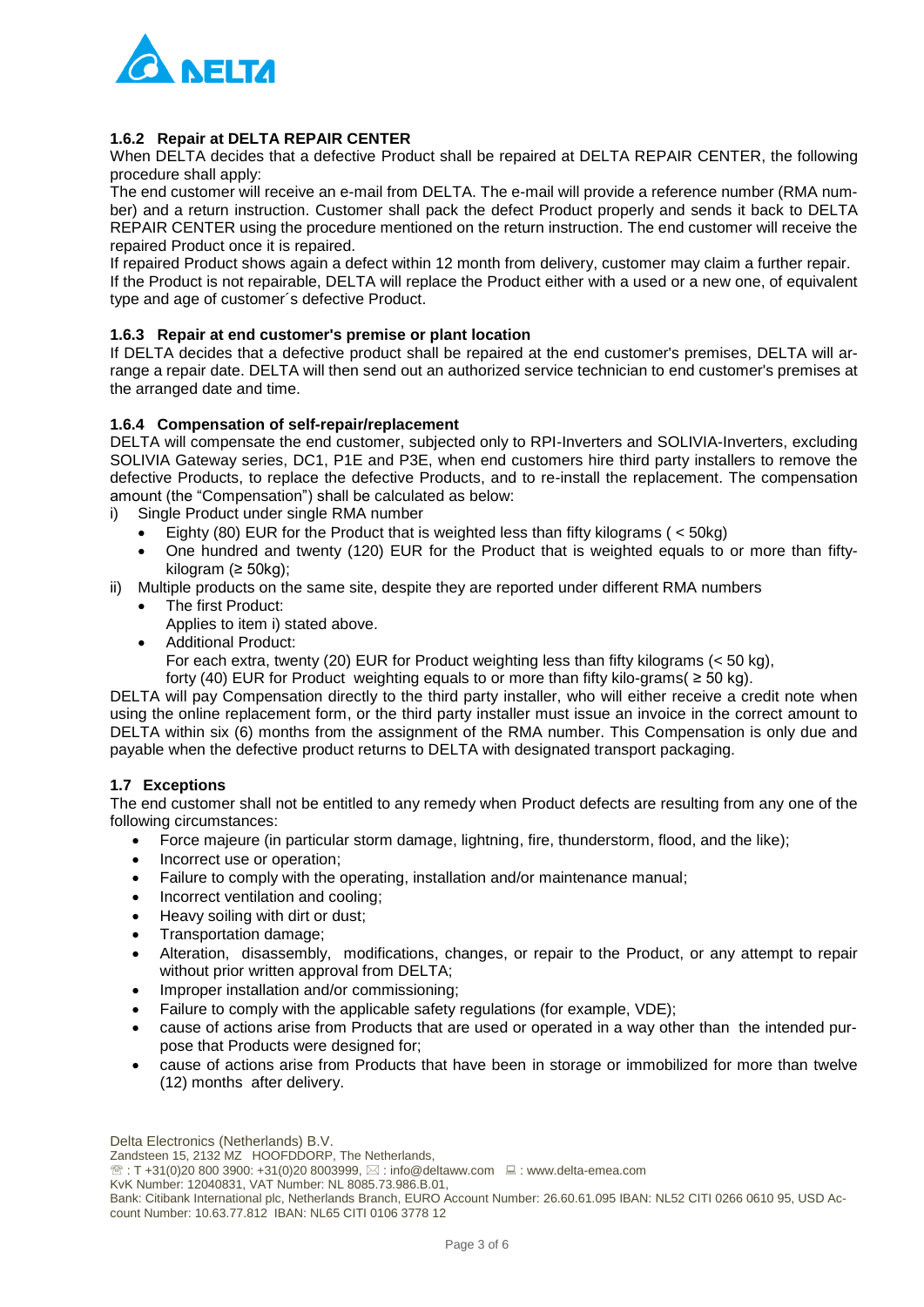

## **1.8 Fees for invalid claims (refers to the last page** *Service Price List***)**

Should a claim proves to be invalid after a defective Product is sent to DELTA, or found out to be invalid during DELTA's repairment, DELTA is entitled to charge the end customer certain amount of service fee according to the Service Price List (the last page) of this guarantee. Below situation shall be deem as invalid claim:

- the guarantee period had expired;
- the reported defect is due to any one of the circumstance stated in section 1.7;
- non-existence of the alleged defect.

#### **1.9 Fees for withdrawing the repair/replacement**

When the end customer withdraws the repairment or replacement requests, or terminates the request of repairment/replacement when DELTA had shipped out the replacement, DELTA is entitled to charge transportation and inspection fees, in an amount of two hundreds (200) EUR when the replacement /ready for repair Product is equals to or above 10kW; or in an amount of three hundred and fifty (350) EUR when the replacement /ready for repair Product is above 10kW. In case that DELTA had delivered the replacement, the end customer shall return the replacement to DELTA within the designated period. If end customer fails to return the replacement, DELTA is entitled to charge the Product value of the replacement to the end customer.

#### **1.10 Extension**

The end customer may purchase a longer period (the "Extension") of guarantee. The end customer is entitled to purchase such Extension only within the twelve (12) months period from the invoice date, or within eighteen (18) months period from DELTA's invoice date issued to distributor, whichever period is longer. The purchase price is subjected to an alternative price list. The end customer shall pay the Extension in full in advanced.

## **1.11 Governing Law and Dispute Resolution**

This guarantee does not affect the end customer's rights under the statutory warranty**.** 

This guarantee is subject to the laws of the Netherlands. Any dispute arising from this guarantee shall be submitted to the exclusive jurisdiction of the International Commercial Chambers of the Amsterdam District Court (Netherlands Commercial Court). The court proceedings shall be in English.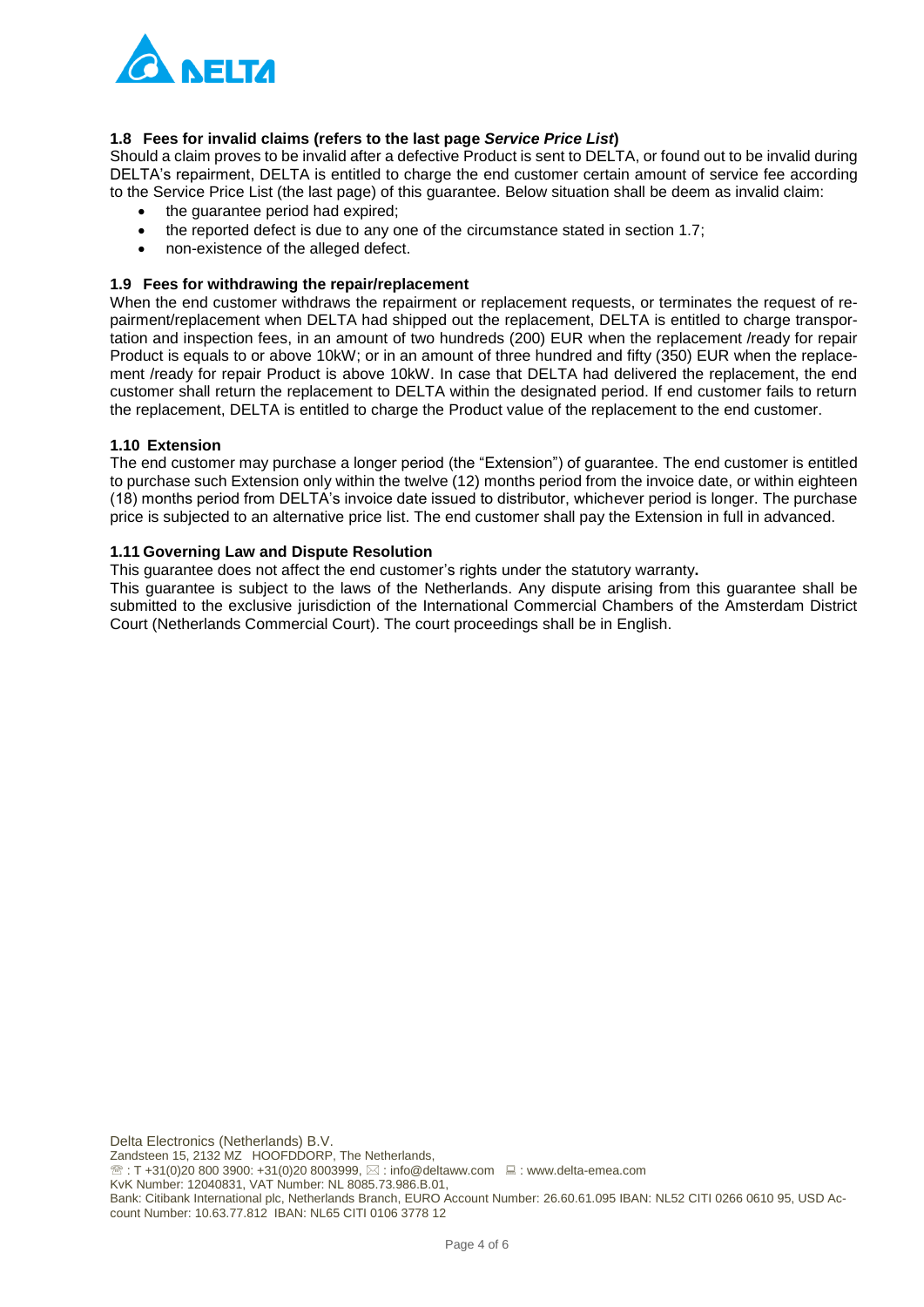

### **2. Replacement/ repair outside Standard Guarantee (refers to the last page** *Service Price List***)**

#### **2.1 Fee-based replacement**

DELTA will provide a new or used replacement Product, of equivalent Product type and age, when the claim is outside the standard guarantee period, based on the Service Price List on the last page.

To apply for such repair service, the end consumer must use the form available via the link [https://solarsolu](https://solarsolutions.delta-emea.com/en/Solar-Inverter-Support-171.htm)[tions.delta-emea.com/en/Solar-Inverter-Support-171.htm](https://solarsolutions.delta-emea.com/en/Solar-Inverter-Support-171.htm) .

Upon receiving such a request from the end customer, DELTA will check the application to ensure availability of an adequate replacement. If an adequate replacement is available, DELTA will confirm the availability to the end customer and sends an invoice reflecting the applicable replacement fee.

After invoice is payed, DELTA will send out the replacement along with an invoice reflecting the price of the ship-out Product to the end customer, along with a return instruction for the defective product. Once the customer receives the replacement Product, the end customer must return the defective product to DELTA RE-PAIR CENTER within ten (10) calendar days, using the procedure mentioned on the return instruction, and the same transport packaging in which the replacement was delivered. As soon as the defective Product is received by DELTA REPAIR CENTER, the invoice for the ship-out Product, will be credited.

The fee indicated in the column of "Replacement, out of guarantee" includes all shipment costs for the replacement Product. This service fee is non-refundable.

The replacement Product could be a used Product, second handed, or indicate signs of use, Delta makes no guarantee on an enough stock of the replacement.

If the delivered replacement is defective within twelve (12) months from the delivery date, customer may claim a replacement or repair once again.

#### **2.2 Fee-based repair**

DELTA will provide repair services based on the Service Price List on the last page.

To apply for such repair service, the end consumer must use the form available via the link [https://solarsolu](https://solarsolutions.delta-emea.com/en/Solar-Inverter-Support-171.htm)[tions.delta-emea.com/en/Solar-Inverter-Support-171.htm](https://solarsolutions.delta-emea.com/en/Solar-Inverter-Support-171.htm)

Upon receiving such a request from the end customer, DELTA will check the application to ensure availability of the repair service.

As confirmation, the end customer will receive an e-mail from DELTA, with an RMA number. The end customer shall pack the defect Product properly and send it to DELTA REPAIR CENTER, referring to the provided RMA number.

As soon as Product has arrived in DELTA REPAIR CENTER, DELTA sends an invoice reflecting the applicable repair fee. When DELTA receives the payment, DELTA will begin the repairment. Upon the completion of repairment, the end customer will receive back the repaired Product.

The fee indicated in the column of "Repair, out of guarantee" includes the shipment costs from DELTA REPAIR CENTER to customer, but excluding the cost for shipment from Customer to DELTA REPAIR CENTER.

If the repaired Product is defective within twelve (12) months from the delivery date, customer may claim a repair once again.

DELTA is entitled to reject a repair request when, upon DELTA REPAIR CENTER's judgment, the defect Product is irreparable. In such case, DELTA is entitled to charge the end customer a fee in an amount of €149 (excluding VAT) for the inspection and shipment costs.

#### **Address: DELTA REPAIR CENTER:**

Delta Electronics (Slovakia), s.r.o. European Repair Center Priemyselna ulica 4600/1 SK-01841 Dubnica nad Vahom

Delta Electronics (Netherlands) B.V. Zandsteen 15, 2132 MZ HOOFDDORP, The Netherlands,  $\mathcal{E}: T + 31(0)20 800 3900: +31(0)20 8003999, \boxtimes: \text{info@deltaww.com } \square: \text{www.delta-emea.com}$ KvK Number: 12040831, VAT Number: NL 8085.73.986.B.01, Bank: Citibank International plc, Netherlands Branch, EURO Account Number: 26.60.61.095 IBAN: NL52 CITI 0266 0610 95, USD Account Number: 10.63.77.812 IBAN: NL65 CITI 0106 3778 12